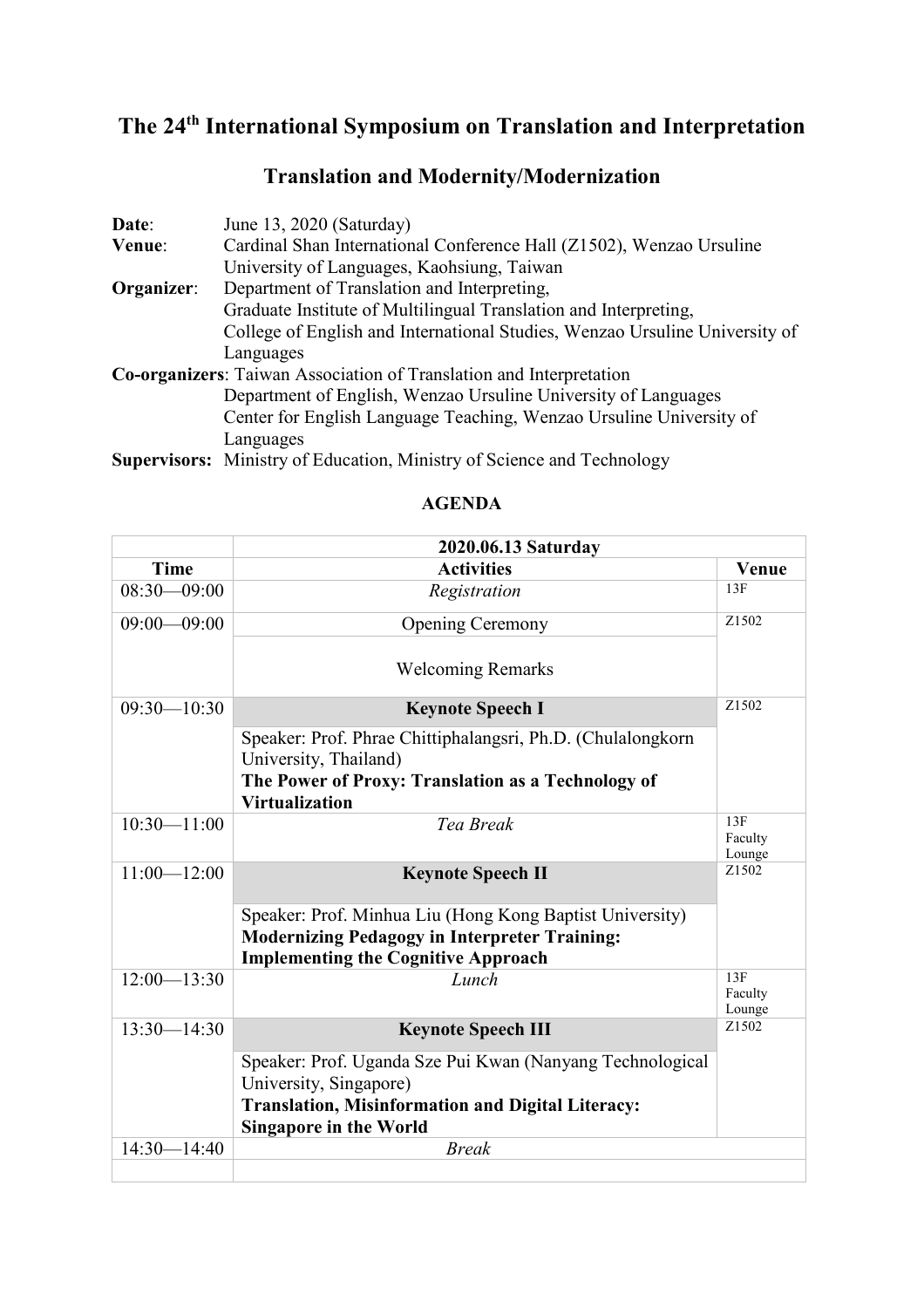| <b>Paper Presentation I</b> |                                                                                                                                                                                                                                                                                                                                                                                                |                   |  |  |  |
|-----------------------------|------------------------------------------------------------------------------------------------------------------------------------------------------------------------------------------------------------------------------------------------------------------------------------------------------------------------------------------------------------------------------------------------|-------------------|--|--|--|
| $14:40 - 16:10$             | <b>Session I: English Translation of Chinese Canons and</b><br>Professionalization of T&I                                                                                                                                                                                                                                                                                                      | Z <sub>1307</sub> |  |  |  |
|                             | Moderator: Prof. Sharon Tzu-Yun Lai (Graduate Institute of<br>Translation and Interpretation, National Taiwan Normal<br>University                                                                                                                                                                                                                                                             |                   |  |  |  |
|                             | Presenter: Ms. Shawrene Chang (Graduate Institute of<br>Translation and Interpretation, National Taiwan Normal<br>University)                                                                                                                                                                                                                                                                  |                   |  |  |  |
|                             | The Pen is Mightier Than the Translation: How the First<br>English Translation of the Yijing by McClatchie Was<br><b>Undermined by Legge's Commentary</b>                                                                                                                                                                                                                                      |                   |  |  |  |
|                             | Presenter: Ms. Tsai-Ti Chen (Department of Translation and<br>Interpretation Studies, Chang Jung Christian University)<br>What Did Confucius Try to Say?—An Analysis on Three<br><b>English Translations of The Analects</b>                                                                                                                                                                   |                   |  |  |  |
|                             | Presenter: Prof. Doris Li-Wen Chang (Department of English<br>Language and Literature, Fu Jen Catholic University)<br><b>Enhancing MTPE Efficiency with Corpora-A Case Study</b><br>on the Translation of COP Climate Action Reports                                                                                                                                                           |                   |  |  |  |
|                             | <b>Session II: Translation Studies on the Ming-Qing Chinese</b><br><b>Literary Works</b>                                                                                                                                                                                                                                                                                                       | Z1308             |  |  |  |
|                             | Moderator: Prof. Feng-Chuan Pan (Department of East Asian<br>Studies, National Taiwan Normal University)                                                                                                                                                                                                                                                                                       |                   |  |  |  |
|                             | Presenter: Ms. Linda Chu (Graduate Institute of Translation<br>and Interpretation, National Taiwan Normal University)<br><b>Surrendering to Understand: "Accommodating" Rhetoric</b><br>for the Ming-Qing Chinese Literary Tradition                                                                                                                                                           |                   |  |  |  |
|                             | Presenter: Mr. Siyang Shuai (Department of Translation,<br>Chinese University of Hong Kong)<br>When a Missionary Became a Diplomatic Translator: S.<br>Wells Williams's Dilemma between Gospel and Politics<br>(On-line Presentation)                                                                                                                                                          |                   |  |  |  |
|                             | <b>Session III: The Manipulation and Role of Translators</b>                                                                                                                                                                                                                                                                                                                                   | Z1310             |  |  |  |
|                             | Moderator: Prof. Yu-Su Lan (Department of Translation and<br>Interpretation Studies, Chang Jung Christian University)<br>Presenter: Mr. Mingche Lee (Graduate Institute of Translation<br>and Interpretation, National Taiwan Normal University)<br><b>Translating Gender Indeterminacy: The Queering of</b><br><b>Gender Identities in Qiu Miaojin's Last Words from</b><br><b>Montmartre</b> |                   |  |  |  |
|                             | Presenter: Ms. Ellen Cheng (Graduate Institute of Translation<br>and Interpretation, National Taiwan Normal University)                                                                                                                                                                                                                                                                        |                   |  |  |  |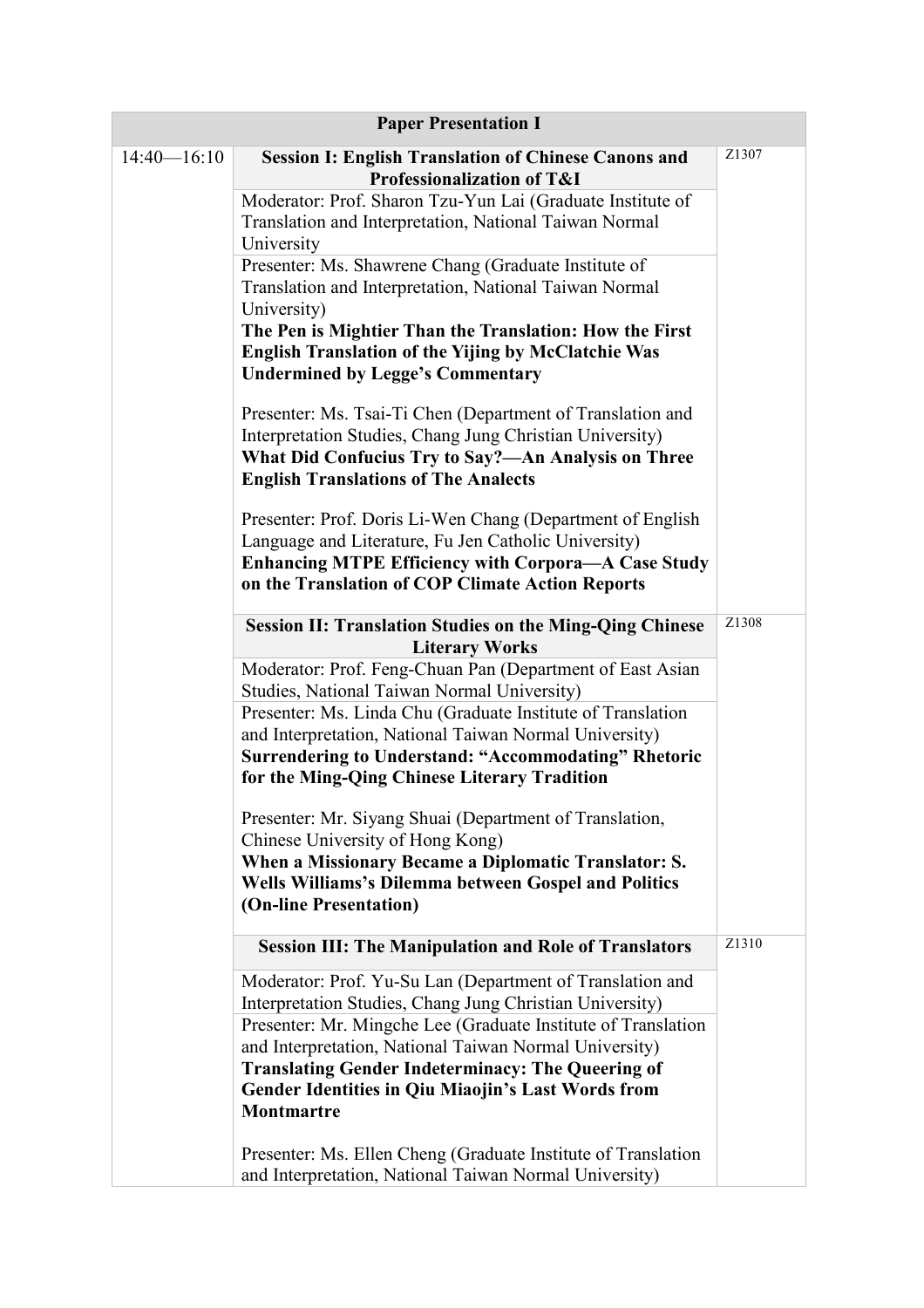|                 | The Roles and Description Styles of Audio Describers in<br><b>Film and Television Programs</b>                                      |                          |
|-----------------|-------------------------------------------------------------------------------------------------------------------------------------|--------------------------|
|                 |                                                                                                                                     |                          |
| $16:10 - 16:30$ | Tea Break                                                                                                                           | 13F<br>Faculty<br>Lounge |
|                 | <b>Paper Presentation II</b>                                                                                                        |                          |
| $16:30 - 18:00$ | <b>Session IV: T&amp;I Training</b>                                                                                                 | Z1307                    |
|                 | Moderator: Prof. Tzu-Wei Chen (Graduate Institute of<br>Translation and Interpretation, National Taiwan Normal<br>University)       |                          |
|                 | Presenter: Prof. Silvia Sian-Huang Wu (Department of<br>Spanish, Wenzao Ursuline University of Languages)                           |                          |
|                 | <b>Integrating Source Text Errors into Translation Teaching:</b><br>A Case Study of a Specialized Spanish Translation Class         |                          |
|                 | Presenter: Mr. Chen-Chi Hsu (Graduate Institute of                                                                                  |                          |
|                 | Translation and Interpretation, National Taiwan Normal<br>University)                                                               |                          |
|                 | <b>Institutionalization and Feasibility Evaluation of Military</b><br>Interpreting in the Republic of China                         |                          |
|                 | <b>Session V: Translation Activities in the Political and Legal</b><br><b>Fields</b>                                                | Z1308                    |
|                 | Moderator: Prof. Sabina Tsui-Ling Huang (Department of<br>Translation and Interpreting, Wenzao Ursuline University of<br>Languages) |                          |
|                 | Presenter: Prof. Qi-Rong Chang (English Department, Shih<br>Hsin University)                                                        |                          |
|                 | <b>Translators' Activity in Taiwan during the Early Martial</b><br>Law Period (1949-1955)                                           |                          |
|                 | Presenter: Prof. Ya-Ling Chen (Department of English<br>Language and Literature, Alethia University/ Graduate                       |                          |
|                 | Program in Translation and Interpretation, National Taiwan<br>University)                                                           |                          |
|                 | A Semiotic Study of Translating "Right" the Legal Sign<br>into "Quán / Quán lì"                                                     |                          |
|                 | Presenter: Ms. Vivian Fu (Department of Applied English,<br>Southern Taiwan University of Science and Technology)                   |                          |
|                 | Roles and Functions of Judicial Interpreters in Judicial<br><b>Proceedings</b>                                                      |                          |
|                 | <b>Session VI: Comparative Studies on Chinese Translation</b><br><b>Works</b>                                                       | Z1310                    |
|                 | Moderator: Prof. Hung-Shu Chen (Department of English<br>Instruction, University of Taipei)                                         |                          |